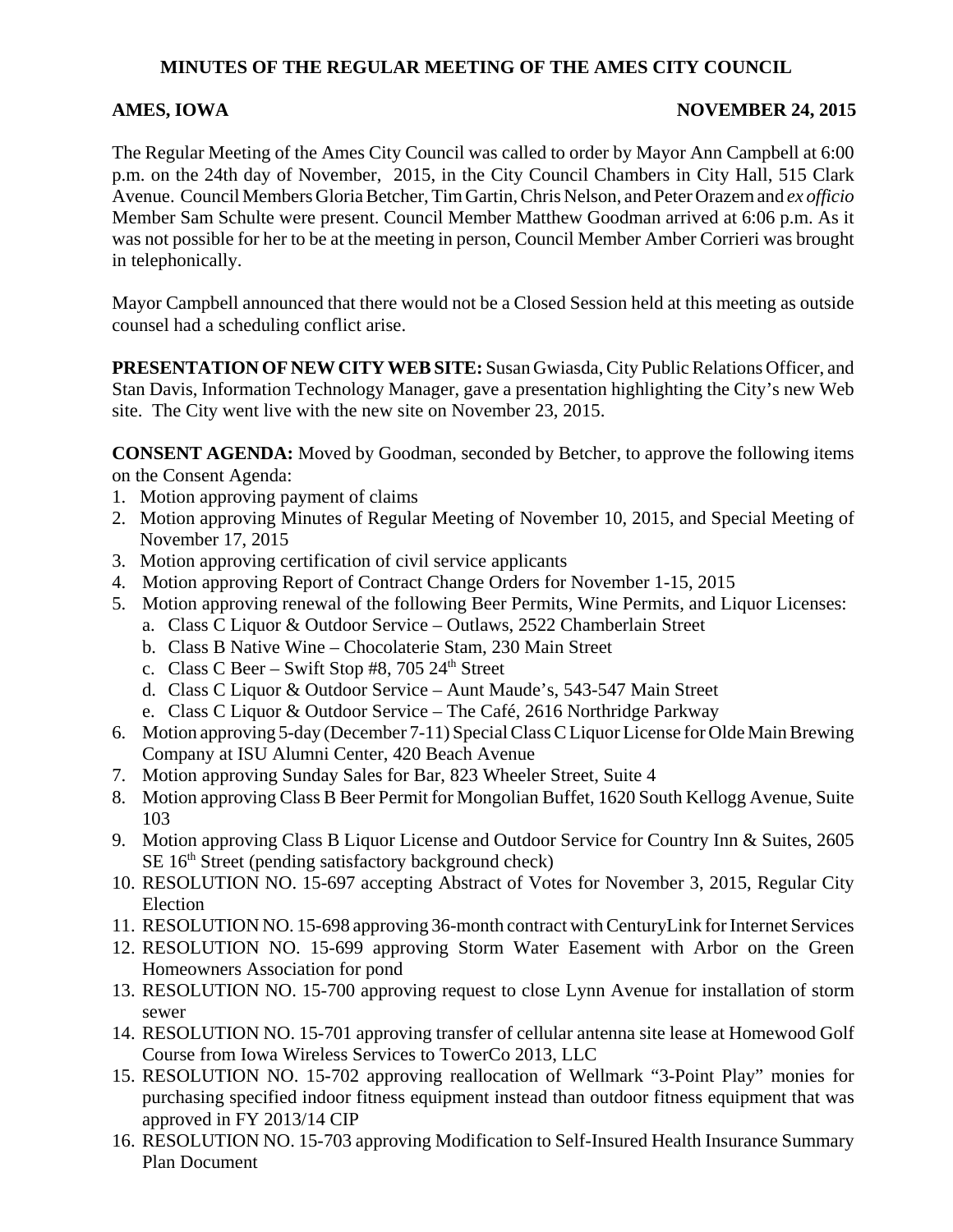- 17. RESOLUTION NO. 15-704 awarding contract to Wesco Distribution of Des Moines, Iowa, for 750 KCMIL Copper Cable in the amount of \$73,252.20 (Alternate) for Electric Services, subject to metals adjustment at time of order
- 18. RESOLUTION NO. 15-705 approving preliminary plans and specifications for WPC Decant Line Replacement project; setting the bid due date for January 5, 2016, and January 12, 2016, as date of public hearing
- 19. RESOLUTION NO. 15-706 approving contract and bond for Water Treatment Plant High Service Pump #3 Replacement Project
- 20. RESOLUTION NO. 15-707 approving Change Order No. 3 with TEI Construction Services, Inc., for Power Plant Fuel Conversion - Mechanical Installation General Work in the amount of \$187,984
- 21. RESOLUTION NO. 15-708 approving Change Order No. 3 with Integrity Construction for Library Renovation project in an amount not to exceed \$5,750
- 22. RESOLUTION NO. 15-709 approving Change Order No. 4 with HPC, LLC, for City Hall Renovation Project, Phase 2 in the amount of \$18,684
- 23. 2013/14 CyRide Route Pavement Improvements Program #2 (Garden Road, Garnet Drive, Viola Mae Avenue):
	- a. RESOLUTION NO. 15-710 approving Change Order No. 1
	- b. RESOLUTION NO. 15-711 accepting final completion
- 24. 2011/12 Asphalt Pavement Improvements (Ironwood Court):
	- a. RESOLUTION NO. 15-712 approving Change Order No. 1
	- b. RESOLUTION NO. 15-713 accepting final completion
- 25. RESOLUTION NO. 15-714 accepting partial completion of public improvements and reducing security requirement for Quarry Estates Subdivision, 1<sup>st</sup> Addition
- 26. RESOLUTION NO. 15-715 accepting final completion of 2012/13 Concrete Pavement Improvements Contract #3 (Lincoln Way Frontage Road)
- 27. RESOLUTION NO. 15-716 accepting final completion of 2014/15 Collector Street Pavement Improvements (West Street and Woodland Street) Roll Call Vote: 6-0. Resolutions/Motions declared adopted/approved unanimously, signed by the

Mayor, and hereby made a portion of these Minutes.

**PUBLIC FORUM:** Mayor Campbell opened Public Forum. She closed same after no one requested to speak.

**HEARING ON REZONING PROPERTY AT 101, 105, AND 107 SOUTH WILMOTH AVENUE AND 205 SOUTH WILMOTH AVENUE (Continued from November 10, 2015):** Planning and Housing Director Kelly Diekmann advised that two rezoning applications had been received: one for 101, 105, and 107 South Wilmoth Avenue and one for 205 South Wilmoth Avenue. City Planner Karen Marren explained that the four lots (101, 105, 107, and 205 S. Wilmoth Avenue) proposed for rezoning contain 8.91 acres. The property at 205 S. Wilmoth is currently zoned Residential Low-Density and 101, 105, and 107 S. Wilmoth is zoned Residential High Density with the University West Impacted District Overlay. The developer of the sites proposed a mixed residential and commercial development and is requesting a rezoning from Residential Low Density to Residential High Density (RH) for 205 Wilmoth and from RH with the West University Impacted District Overlay to the base RH zoning.

Ms. Marren advised that there had been valid Protests filed by owners of property abutting all the subject parcels. An additional signature was received today pertaining to 101, 105, and 107 S. Wilmoth; that put the percentage of property area over the 20% threshold. Because of the valid Protests, a super majority (five out of six) vote must be received to approve the Ordinance. City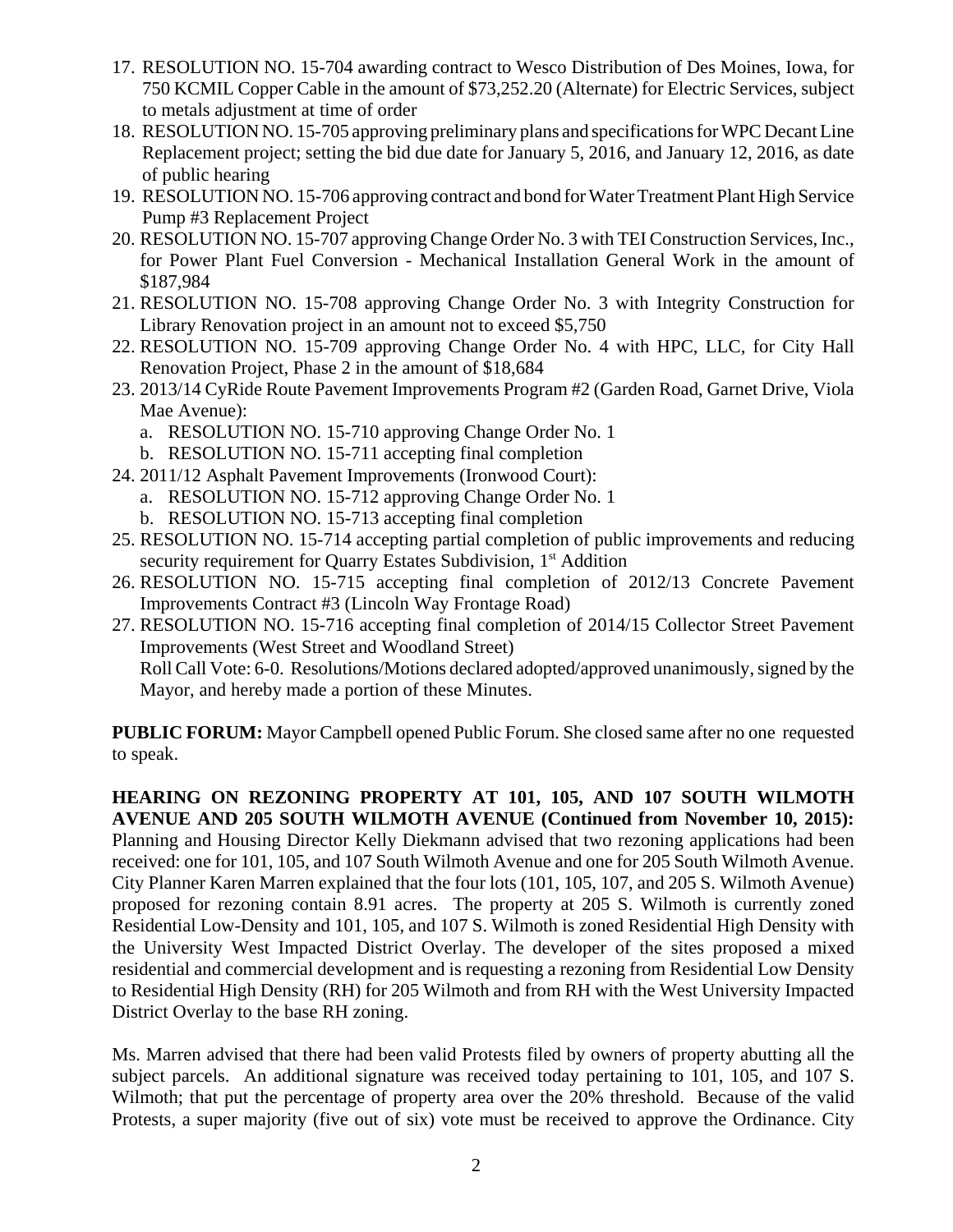Attorney Judy Parks explained her interpretation of the *Code*, *Administrative Acts*, and case law pertaining to what constitutes a valid Protest.

Director Diekmann stated that staff received the signed Contract Rezoning Agreement today. It will be binding on its own and incorporated into the Ordinances. He clarified that the square footage (15,000) for required mixed use may be in one building or additional buildings along Lincoln Way; it does not mean that all buildings along Lincoln Way must be mixed use. There will be two Ordinances; however, the Contract Rezoning Agreement will pertain to both. The Agreement will be effective upon the third reading of the Ordinances rezoning the properties. Mr. Diekmann reminded the Council that the development of the properties will be required to be consistent with the approved Settlement Agreement from July 28, 2015, between the City and Breckenridge Group that would allow for future development of a residential use of up to 422 beds and the development of between 15,000 and 40,000 square feet of commercial development as mixed use. The property owner has also agreed to a three-story height limitation for development of the combined sites.

Mayor Campbell opened the public hearing.

Sharon Guber, 2931 Northwestern Avenue, Ames, advised that she had filed the Protests with the City Clerk for 101, 105, and 107 South Wilmoth Avenue and 205 South Wilmoth Avenue; the Protects had been verified to be valid. Ms. Guber reiterated that, since the Protests had been filed and proven to be valid, a super majority of the City Council will be necessary to pass any motion to approve the rezoning. Ms. Guber urged the Council to listen to the adjacent property owners and set the zoning at only Low-Density Residential. In terms of the "optional parcel (101, 105, and 107 South Wilmoth)," Ms. Guber noted that the number of property owners who had signed own smaller properties, so it takes a lot of them to total 20% or more or the area. Ms. Guber urged the Council to not accept the applications for rezoning.

Joanne Pfeiffer, 3318 Morningside Street, Ames, expressed her concerns that the Breckenridge development will be poorly planned and poorly constructed. She had hoped that the North Parcel would be a showcase, a sort of role model, on how to lift up a neighborhood with 422 students. She hoped it would bring a sense of belonging to the neighborhood. Ms. Pfeiffer questioned why the City would change the zoning to RH. She asked that the Council reject the applications.

Brian Torresi, DavisBrown Law Firm, Ames, asked the Council to approve Option 1, which would be in accordance with the Settlement Agreement and the Contract Rezoning Agreement. He pointed out that a full RH zone is in line with the HOC zone. Mr. Torresi advised that staff is in support of the requested rezonings.

Sharon Stewart, 437 Hilltop Road, Ames, asked why, if there is no difference whether the Overlay is in place or not, is its removal being requested. Director Diekmann said that there are very slight differences. Staff's recommendation is based on the fact that with RH, certain requirements are still triggered.

The Mayor closed the hearing after there was no one else wishing to speak.

The uses to be allowed under RH zoning were listed by Mr. Diekmann. He emphasized that a Major Site Development Plan would be required for development of the site due to the requirement of the Settlement Agreement and stipulations of the contract rezoning for at least 15,000 square feet of mixed-use commercial development. Mr. Diekmann pointed out that there are many alternative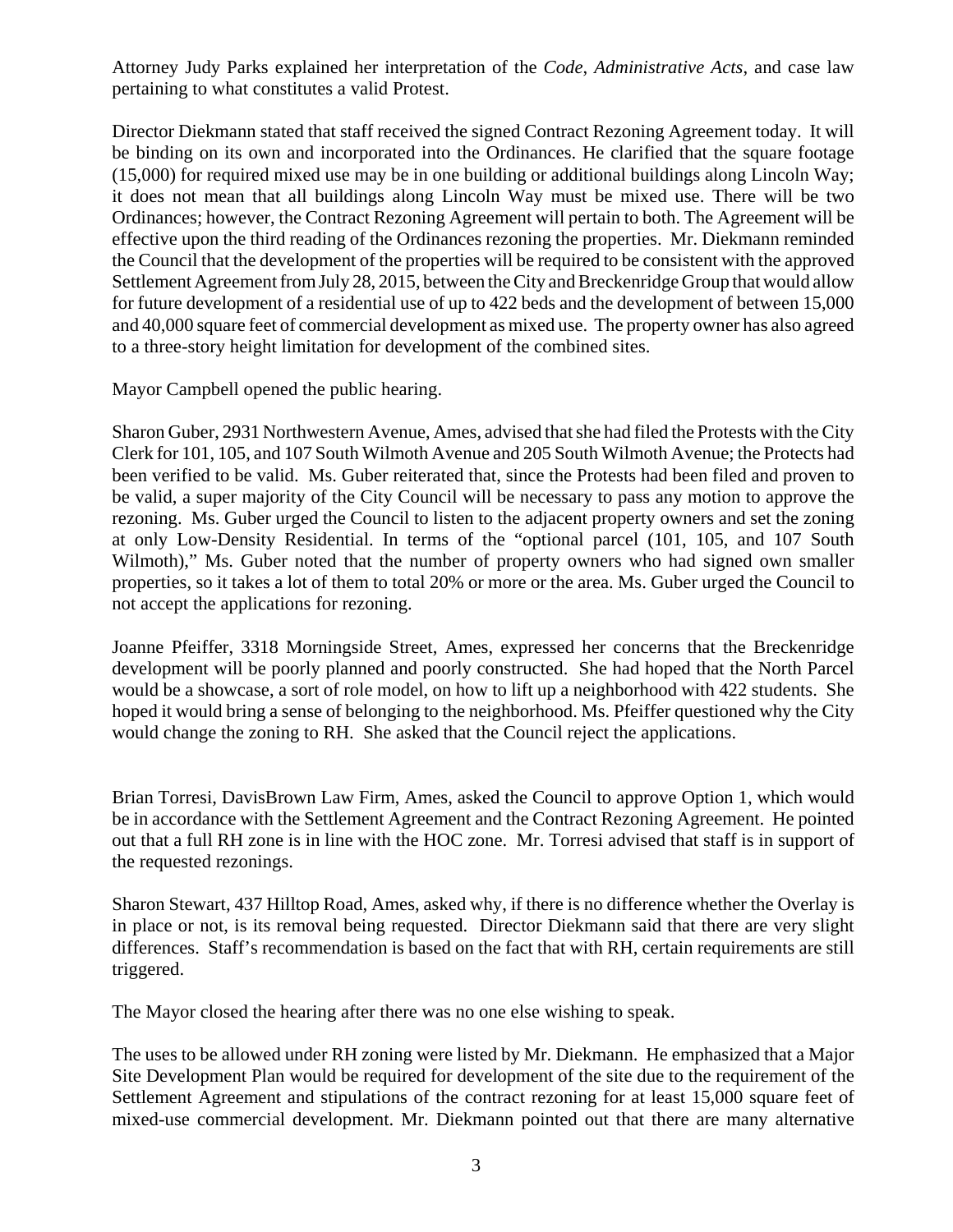configurations of development that could occur under the proposed designation that are not actually known at this time.

Council Member Goodman also asked to know why the developers felt it necessary to remove the Overlay. Director Diekmann explained that there are subtle differences between having the Overlay in place and not have the Overlay in place. He gave a few examples comparing development with the Overlay and without it. Attorney Torresi explained that it is cleaner from a development perspective to have the Parcel be zoned the same instead of having split zoning.

It was noted by Director Diekmann that, at a public hearing on October 21, 2015, the Planning and Zoning Commission voted 5-0 to recommend that the City Council rezone the subject properties from RL and RH with the West University Impacted District Overlay to RH.

Moved by Nelson, seconded by Gartin, to pass on first reading an ordinance rezoning property at 205 South Wilmoth Avenue from Residential Low Density (RL) to Residential High Density (RH). Roll Call Vote: 6-0. Motion declared carried unanimously.

Moved by Nelson, seconded by Gartin, to pass on first reading an ordinance rezoning property at 101, 105, and 107 South Wilmoth Avenue from Residential High Density (RH) with University West Impact Overlay to Residential High Density (RH). Roll Call Vote: 6-0. Motion declared carried unanimously.

### **HEARING ON URBAN REVITALIZATION PLAN FOR SOUTH WILMOTH AVENUE:**

Director Diekmann explained that Breckenridge was requesting the designation of 101, 105, 107, and 205 South Wilmoth as an Urban Revitalization Area (URA). The proposed URA comprises the former North Middle School Parcel (205 South Wilmoth) as well as three additional parcels (101, 105, and 107 South Wilmoth) acquired by Breckenridge. The property addressed as 205 South Wilmoth is a vacant parcel of land while the other three parcels have vacant residential structures on them. Mr. Diekmann reminded the Council that the Settlement Agreement with Breckenridge approved on July 28, 2015, allows Breckenridge to construct an apartment complex of up to 422 beds. The project must also have between 15,000 and 40,000 square feet of commercial space along the Lincoln Way frontage as mixed-use development.

Mr. Diekmann referenced the draft Urban Revitalization Plan, which includes all the materials required under *Iowa Code* and includes the qualifying criteria selected by the City Council at its October 13, 2015, meeting. It was noted that *Iowa Code* requires the Plan to state a time frame in which the Plan may expire. The Draft Plan includes an expiration date of December 31, 2021, when any improvement requesting abatement must be completed. If a project has already been determined to be eligible for abatement, then it would continue to receive abatement consistent with the chosen schedule and requirements of state law. Under "Applicability," the Plan now states that, in addition to complying with a Site Development Plan approval, the buildings must have received Building Certificates of Occupancy. Mr. Diekmann emphasized that that does not mean the buildings must be occupied by people or businesses, but that the construction of the buildings complies with *Ames Municipal Code* requirements for occupancy of a building.

According to Director Diekmann, there is one major change. The Council's qualifying criteria were modified for No. 1 and No. 8. To avoid confusion of the word "front," staff inserted the term "street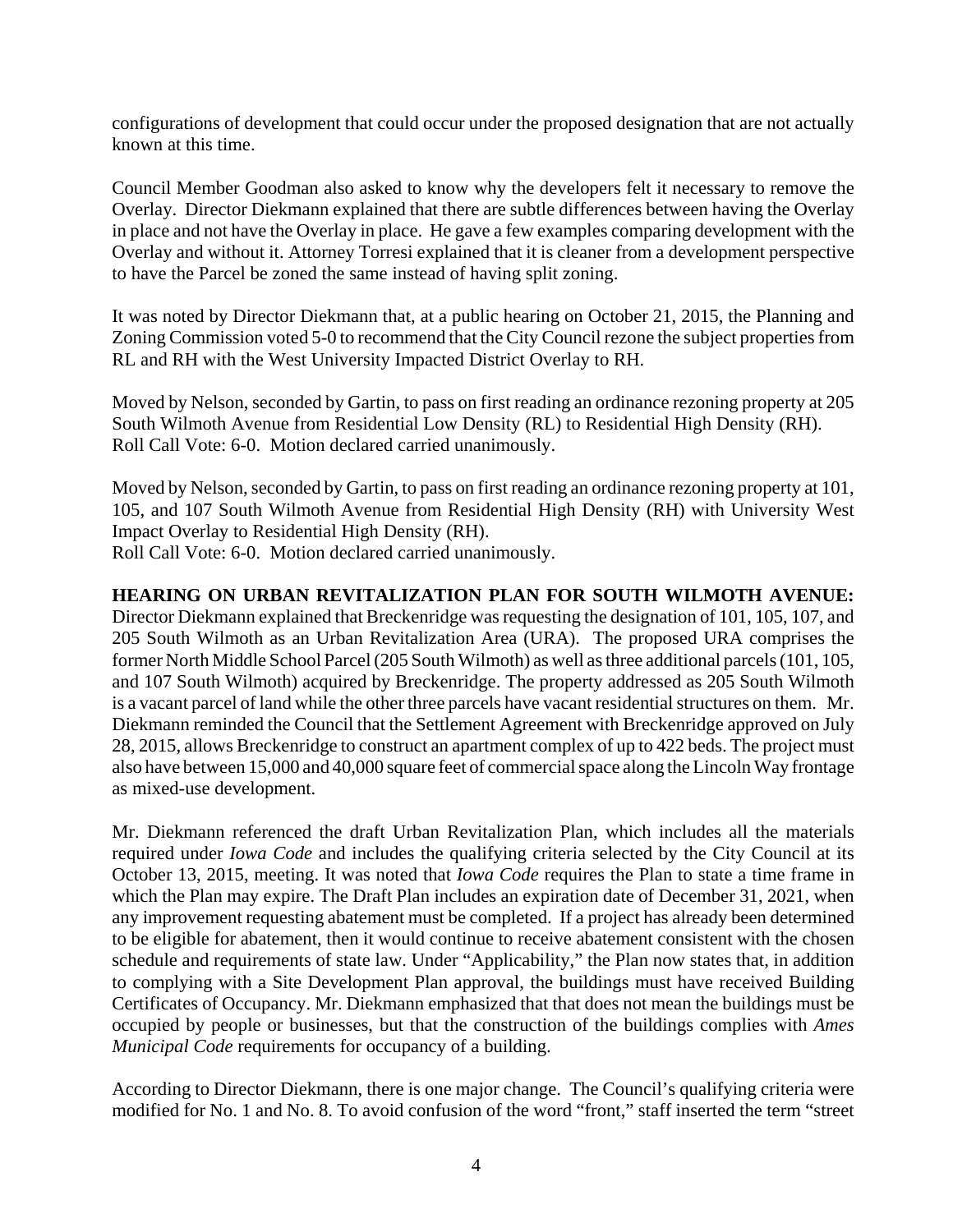facing" as was previously used in the Multi-Family Criteria, rather than the use of the term "front" that is used in Campustown. Mr. Diekmann said staff believes that the intent is still the same, which is that any facade oriented towards a street, Lincoln Way, or Wilmoth, would be required to have 80% brick, rather than 50% brick. In the event of a site being a corner or through lot, the Zoning Code considers a site to have two fronts, which could trigger two facades being street-facing. It was noted that Breckenridge believes that the meaning of that section should be that only buildings literally fronting upon a street must meet the 80% brick enhancement standard and that in the event that a building is located behind another building ("substantially blocked"), the second building would only be subject to the 50% brick requirement. Staff did not make any clarification as they felt it would be up to the City Council to make that determination. Council could insert language, if it so desired, to state, "Buildings substantially obstructed by other street-facing buildings must only have one facade that meets the 80% brick requirement." The change to No. 8 is to add meaning to the phrase "architectural enhanced." It was noted by Director Diekmann that Breckenridge had provided a letter prior to the October 13, 2015, City Council meeting that stated that it feels the criteria go beyond the expectations of the Settlement Agreement.

Council Member Gartin said that he is concerned about the precedent that will be set by approving the qualifying criteria for this URA. Specifically, he expressed concern over the use of the word "substantially blocked" as it pertains to the percentage of brick to be required. Mr. Gartin felt that the word should be defined so other developers would know the requirement. Council Member Betcher commented that the difference is really whether 80% or 50% would be required to be brick. Director Diekmann emphasized that every URA is unique; different criteria are approved for each URA.

Council Member Betcher asked staff to address Criterion No. 13 ("There shall be no balconies facing the south, west, or east on the perimeter of the project.") She pointed out that in Campustown, there are no balconies in the right-of-way; this should be consistent. Ms. Betcher asked if a change could be made to state: "There shall be no balconies facing the south, west, or east on the perimeter of the project or adjacent to Lincoln Way." Director Diekmann stated that the set back from Lincoln Way is 25 feet. The Council could prohibit balconies along Lincoln Way if it so desired. At the inquiry of Council Member Goodman, City Attorney Parks felt that that would be a minor enough change that it could be made. Council Member Gartin expressed his reluctance to say balconies in the right-of-way would not be allowed just because they are not allowed in Campustown. He said he is not necessarily in favor of prohibiting all balconies on Lincoln Way. Council Member Betcher explained her perspective that these properties are located in the University-Impacted Overlay. It is such because it is a University-Impacted neighborhood. She does not believe that a balcony prohibition would necessarily need to be applied to all areas along Lincoln Way.

Attorney Torresi stated that the developer is not protesting any of the items in the Plan; he is only asking for clarification. He expressed how the developer is interpreting street-facing facade or perimeter. The developer does not think it makes sense to require 80% brick facade when a building is blocked by another building. Another issue would be from what vantage point would the determination be made.

Council Member Gartin asked Mr. Torresi if the developer would be opposed to a probition of balconies along Lincoln Way. Mr. Torresi said, if this project's criteria regarding balconies had to match that required of the Campustown URA, he would assume that the Council then would not allow any balconies for any project along the Lincoln Way Corridor. He also questioned whether or not the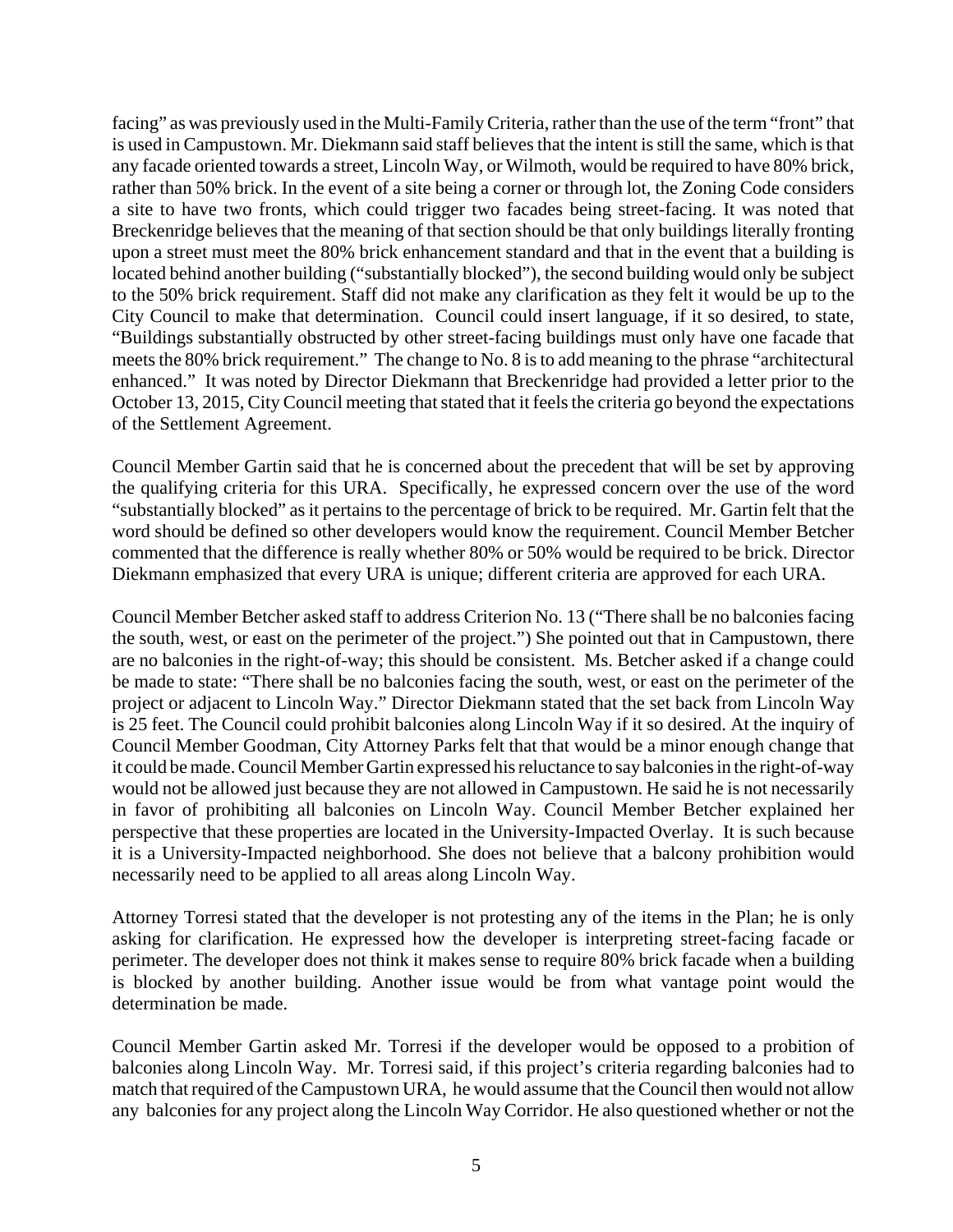"standard" had ever been applied to another URA project. Director Diekmann emphasized that nothing in this URA would be precedent-setting; each one is unique with its own unique set of circumstances.

Sharon Guber showed a three-dimensional rendition of what potentially could be developed on the Parcel. In reference to Criterion No. 11 (i.e., landscape buffering with certain standards), she asked if "by perimeter" meant putting a fence around the owner-occupied house along Lincoln Way.

Joanne Pfeiffer read a statement from Mike Petersen,3302 Morningside Street, Ames, who could not be present at the meeting. In his statement, Mr. Petersen said that this was a perfect opportunity for the Council to prove that it is not to be intimidated by Breckenridge. He expressed his desire that the Urban Revitalization criteria to be approved by the City Council keep developers in check.

After no one else came forward to speak, the Mayor closed the hearing.

Council Member Goodman said that he had not seen a letter confirming that the developers are not objecting to any of the criteria. He would like to see a letter to that effect.

Moved by Betcher, seconded by Goodman, to amend No. 13 criterion so that it reads: "There shall be no balconies facing the south, west, or east on the perimeter of the project or adjacent to Lincoln Way."

Council Member Goodman commented on his experiences with balconies along rights of ways. He believes that there are risks about placing balconies along major arterials.

Council Member Gartin said that if this were a concern, it should have been articulated before this meeting. If it is a public safety concern, he could support it; however, then it should be consistent throughout all major arterials. Council Member Betcher explained what her expectation had been after the discussion on October 13, 2015. She did not feel the motion was intended to cover the HOC portion of the lot. Balconies along Lincoln Way are a major concern of hers. She believes that balconies do constitute a public safety concern.

Council Member Gartin asked Planning Director Diekmann for his opinion on the possible amendment. Mr. Diekmann advised that he had not talked to Police Chief Cychosz about the safety aspect of prohibiting balconies on Lincoln Way. Mr. Gartin asked if staff felt balconies should be prohibited along the entire Lincoln Way Corridor Study. Mr. Diekmann advised that that would be discussed as part of the Lincoln Way Corridor Study.

Council Member Goodman said that what he had heard was that Mr. Torresi wanted to see consistency; so if balconies were to be prohibited along Lincoln Way for this development, they would be prohibited along Lincoln Way for other developments.

Vote on Motion: 5-1. Voting aye: Betcher, Corrieri, Goodman, Nelson, Orazem. Voting nay: Gartin. Motion declared carried.

Council Member Betcher said that she would like to "cut the developer some slack on the brick facade requirement." She believes that 50% brick is still a lot of brick. Council Member Goodman said he would be more willing to cut Breckenridge some slack if this were not part of lawsuit. He is not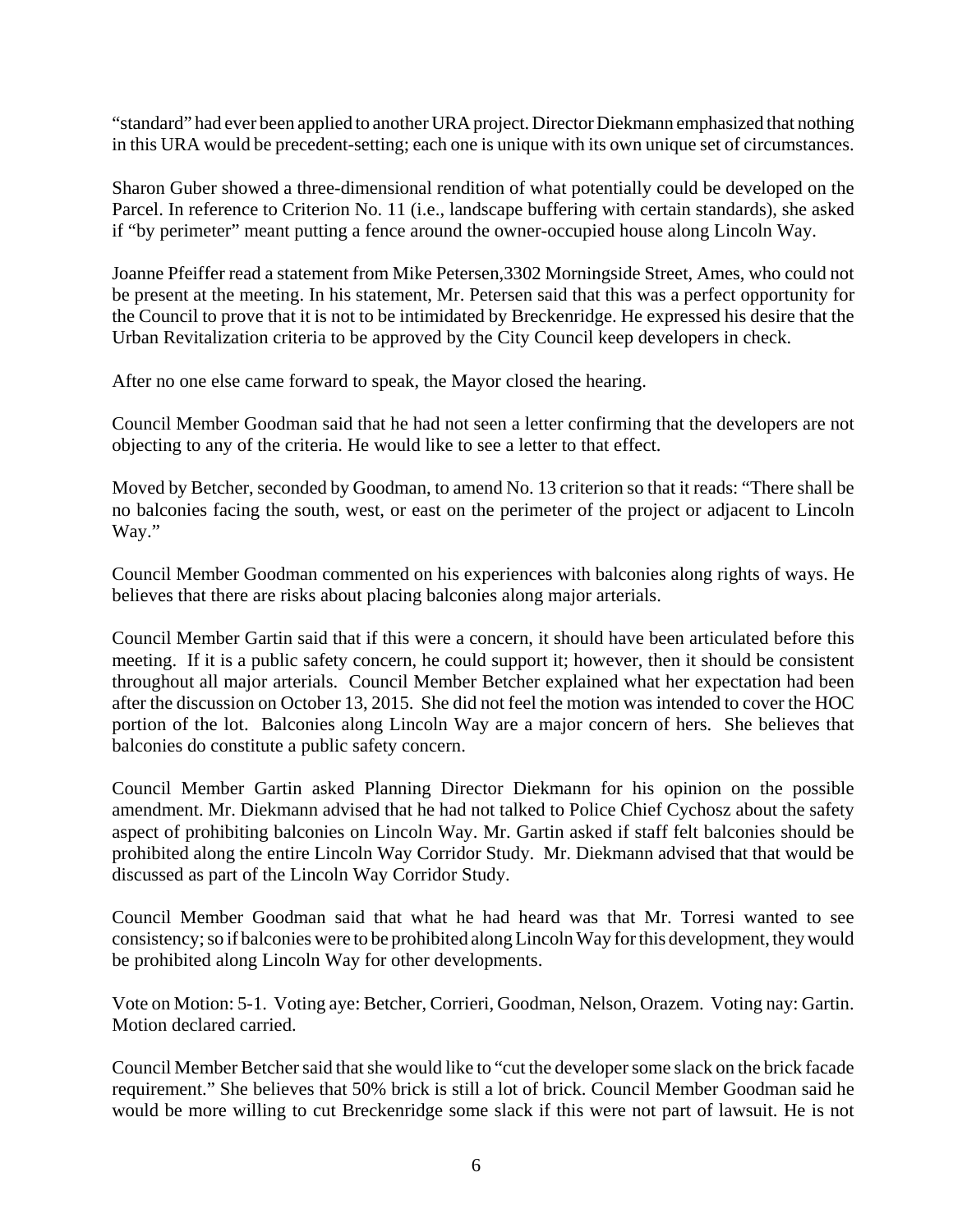willing to support such a motion.

Moved by Betcher, seconded by Gartin, to alter Criterion No. 1 to read: All buildings shall use clay brick as the principal building material for 80% of a street facing facade area excluding openings. The remaining facades shall incorporate clay brick or cut stone into 50% of the facade materials in the event that a building is behind another building and is set back more than 200' of Lincoln Way.

Council Member Gartin pointed out that the developer filed a lawsuit against the City because it felt that was its only remedy to retain its rights.

Vote on Motion: 5-1. Voting aye: Betcher, Corrieri, Gartin, Nelson, Orazem. Voting nay: Goodman. Motion declared carried.

Moved by Betcher, seconded by Gartin, to pass on first reading an ordinance establishing the South Wilmoth Avenue Urban Revitalization Area. Roll Call Vote: 6-0. Motion declared carried.

Moved by Betcher, seconded by Orazem, to adopt RESOLUTION NO. 15-717 approving the Urban Revitalization Plan, as amended.

Roll Call Vote: 6-0. Resolution declared adopted unanimously, signed by the Mayor, and hereby made a portion of these Minutes.

**HEARING ON WATER POLLUTION CONTROL FACILITY STREET REPAIRS:** Mayor Campbell opened the public hearing and closed same after no one came forward to speak.

Moved by Goodman, seconded by Orazem, to adopt RESOLUTION NO. 15-718 approving final plans and specifications and awarding a contract to Manatt's, Inc., of Ames, Iowa, in the amount of \$406,901.48.

Roll Call Vote: 6-0. Resolution declared adopted unanimously, signed by the Mayor, and hereby made a portion of these Minutes.

**HEARING ON REZONING PROPERTY AT 516 SOUTH 17TH STREET:** Director Diekamnn recalled that, on October 13, 2015, the City Council had held a public hearing for the rezoning of approximately 12 acres of property at 516 S.  $17<sup>th</sup>$  Street. At that meeting, the Council directed staff to proceed with rezoning of the site with a Contract Rezoning Agreement reflecting five conditions. The Development Agreement has now been prepared by the City Attorney's Office and addresses those five items. The developer, Scott Randall, has agreed to the conditions specified in the agreement and has signed same.

The public hearing was opened by Mayor Campbell. No one came forward to speak, and Mayor Campbell closed the hearing.

Moved by Goodman, seconded by Orazem, to pass on first reading an ordinance rezoning property at 516 South 17<sup>th</sup> Street from Highway-Oriented Commercial (HOC) to Residential High Density (RH).

Roll Call Vote: 6-0. Motion declared carried unanimously.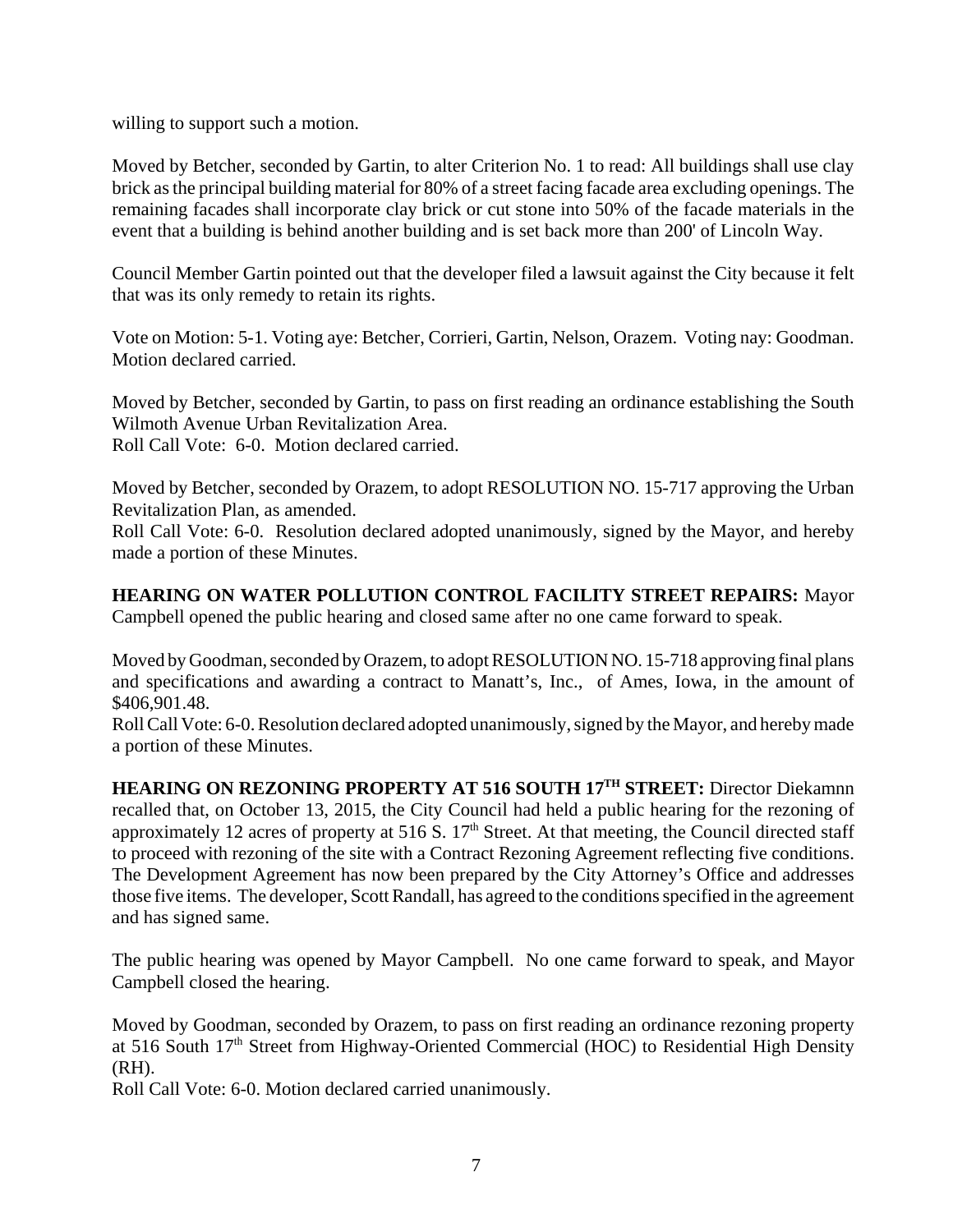**CAMPUSTOWN FACADE PROGRAM:** City Planner Karen Marren reminded the Council that it had, in November 2014, accepted the concept for a Campustown Facade Program based on the Idea Book and pilot projects. The City hired Haila Architecture-Structure-Planning as the consultant to assist in all phases of development of the Program. Council had directed that, at the completion of the pilot projects, staff would provide an assessment of the process. After the assessment, Council direction will be needed as to whether it wants staff to proceed with formalizing the Facade Program for continued use.

Ms. Marren described the five design concepts from the Campustown Facade Idea Book that had been approved by the Council.

A summary of both pilot projects (West Street Deli at 2812 West Street) and the Cranford Building at 103 Stanton) was given by Ms. Marren. The consultant has provided a Final Report on the evaluation and results of the two pilot projects. Staff believes that both projects have successfully embodied distinct concepts of the Idea Book.

Planner Marren commented that if the City Council is satisfied with the results of the pilot projects, the next step would be to consider policies necessary to establish a final program. She pointed out that there is \$50,000 budgeted in the FY 2015/16 Budget for the Facade Program. After the Council provides direction, staff would return with the final program in Decemb er with the intent to allow for a new round of facade applications this winter.

Staff outlined the following issues that should be addressed regarding eligibility criteria, requirements for awarding grants, and administration of the Program before establishing a formal Campustown Facade Grant Program.

Eligibility:

- 1. Building Use or Ownership
- 2. Second-Floor Facades

Grant Award/Process:

- 1. Application Timing
- 2. Scoring
- 3. Grant Awards

Facade Improvements:

- 1. Scope of Work
- 2. Applying the Concepts
- 3. Improvements Beyond Facades
- 4. Street Facing/Side/Rear Facades

Rebecca Olson, Director of the Campustown Action Association (CAA), stated that the CAA Board had discussed this Program. She expressed a few of the opinions of the Board members. Ms. Olson said that because the program is somewhat broad, you can have something historic and something modern; that

still speaks to the fabric of Campustown.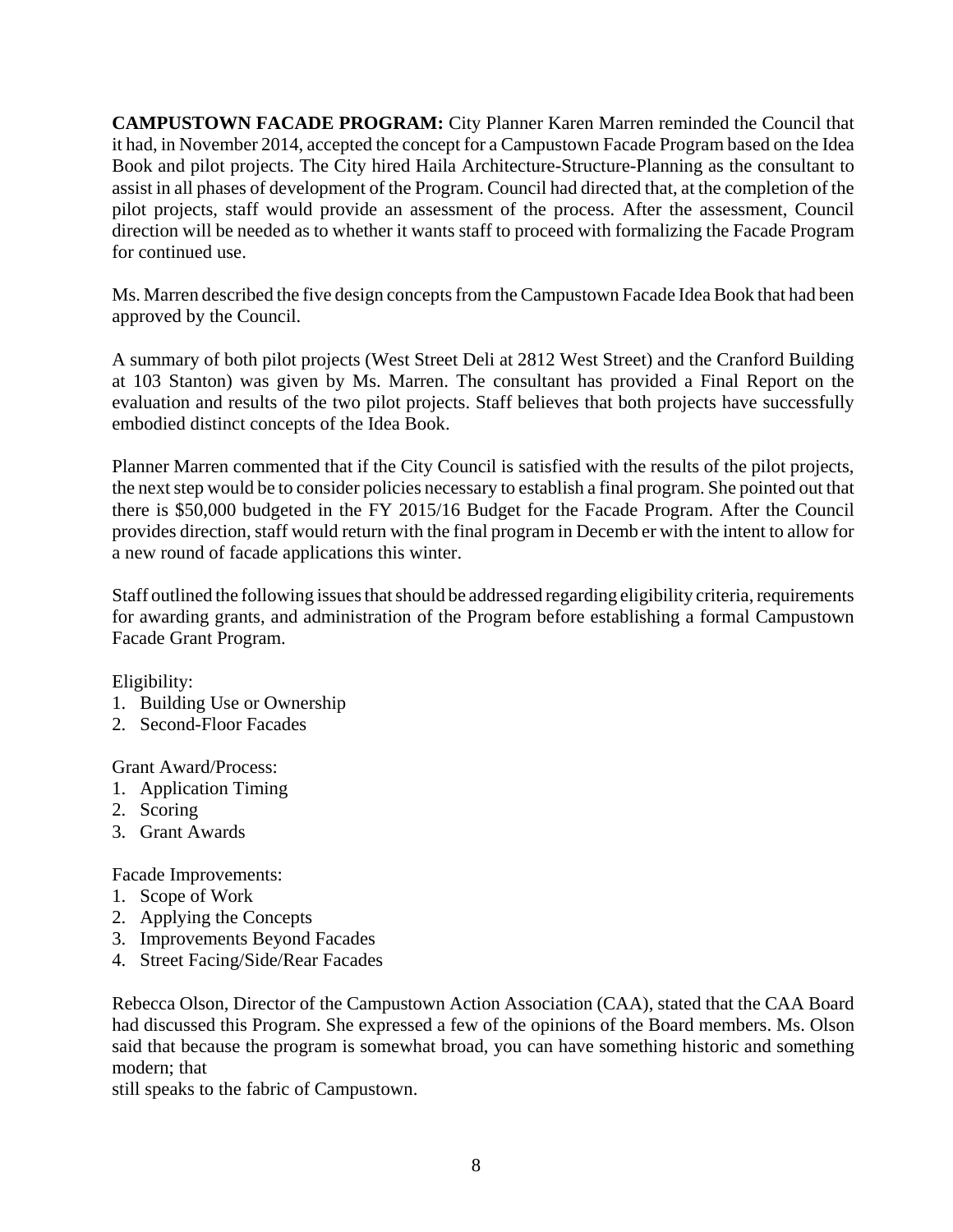At the inquiry of Council Member Gartin, Ms. Olson stated the the CAA Board had not taken an official stance on this issue. There will be additional discussion on the program in the future. She had talked to approximately 25 business owners about the program, and 100% of them was happy with the pilot programs and the possibility of the Program continuing. Council Member Goodman said it is important to know what the CAA Board thinks about whether there should be multiple grants allowed for each user in one year.

Moved by Goodman, seconded by Gartin, to include the \$2,000 for design and wait for decisions on the other two issues until the opinion of the CAA Board is known.

City Manager Schainker said that staff could meet with the CAA Board to get feedback and report that back to the Council. Staff then would bring a report back to Council for action. Director Diekmann stated that he could wait to bring this back to the Council at its December 22 meeting, which should allow time for the CAA Board to meet.

Vote on Motion: 6-0. Motion declared carried unanimously.

# **MAJOR FINAL PLAT FOR IOWA STATE UNIVERSITY RESEARCH PARK PHASE III, FIRST ADDITION:** Moved by Goodman, seconded by Betcher, to adopt RESOLUTION NO. 15-

719 approving the Sidewalk Installation Agreement.

Roll Call Vote: 6-0. Resolution declared adopted unanimously, signed by the Mayor, and hereby made a portion of these Minutes.

Moved by Goodman, seconded by Betcher, to adopt RESOLUTION NO. 15-720 accepting the commitment letter from ISU as financial security for sidewalk improvements and maintenance of storm water facilities.

Roll Call Vote: 6-0. Resolution declared adopted unanimously, signed by the Mayor, and hereby made a portion of these Minutes.

Moved by Goodman, seconded by Betcher, to adopt RESOLUTION NO. 15-721 approving the Major Final Plat.

Roll Call Vote: 6-0. Resolution declared adopted unanimously, signed by the Mayor, and hereby made a portion of these Minutes.

The meeting recessed at 8:18 p.m. and reconvened at 8:23 p.m.

**118/120 HAYWARD STORM SEWER:** Eric Cowles, City Civil Engineer, said that, on September 21, 2015, Dean Jensen, owner of the 118 and 120 Hayward, had submitted a Sketch Plan Pre-Application Conference request. The developers proposed to redevelop those two parcels into the Campus Plaza subdivision. The redevelopment would create a mixed-use structure, which would have two levels of parking at the commercial level and four (+/-) levels of student residential partment son the upper floors. The existing building at 118 Hayward Avenue was constructed over the in-place 8' x 7' box culvert. That culvert conveys College Creek under the site as well as beneath the buildings at 2522 and 2518 Lincoln Way. Ultimately, College Creek flows towards Lake LaVerne on the Iowa State University Campus. Prior to the Conference with the developers, staff had consulted with the City's Legal Department for guidance about how to proceed with the development discussion since City staff had not located a land record of any official easement covering the existing box culvert.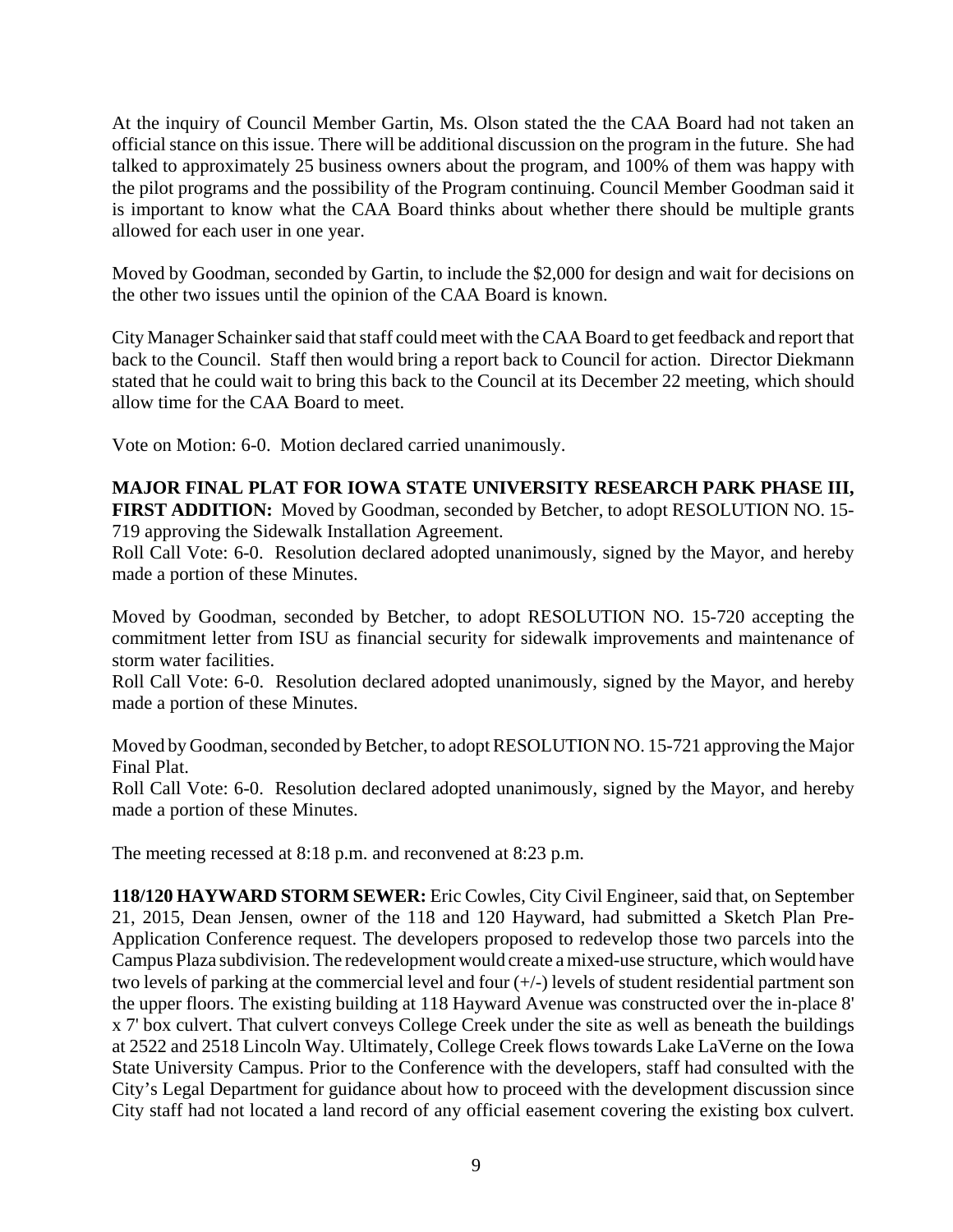Legal's determination is that, since no written easement exists, the City has an "easement by prescription" for this structure and has the rights typically attendance to any other utility that runs through a private site.

On October 9, 2015, staff met with the developer and the developer's request as part of the Development Review sketch plan process. Staff stated its desire to not place a new building over the existing box culvert. Historically, if a utility is in conflict with a development, the developer is responsible for all costs associated with relocation of the utility to a location that is not in conflict with the proposed development. On November 10, 2015, the City Council referred a letter from Dean and Luke Jensen requesting that staff evaluate the possibility of leaving the culvert in place and building over it or relocating the culvert at the City's expense.

Mr. Cowles noted that the official abstract was presented to staff on November 19, 2015. Staff found an entry in that abstract dated April 5, 1934, that references a contemplated storm sewer by the City at the location in question. It is known that the building over the storm sewer was built in 1936. Staff believes the information that it does have supports the conclusion that the culvert was constructed in 1935. Another reason that the abstract entry was important is that the then-owners of the land in question executed a waiver of any claims for damangers now or hereafter sustained by the construction, reconstruction, perpetuation, repair, maintenance, or overflow of the proposed storm sewer and further waived any claims for damages sustained from any flood water caused by the inability of the storm sewer to receive same. The waiver was also made binding on their heirs and assigns. That waiver was granted by those land owners in consideration of the benefits that were going to be derived from having it in existence, which exceeds the benefits and rights the City presently receives when it is granted a storm sewer easement.

The alternatives available to the Council were outlined by Mr. Cowles, as follows:

1. Leave the culvert in place pursuant to the existing prescriptive easement and liability waivers contained in the abstract.

This option would require an existing conditions assessment of the existing box culvert, in-situ condition of the existing box culvert for load/vibration impacts must be monitored during construction, and a post-construction assessment of the existing box culvert must be completed, all at the developer's expense. The developer must certify that no additional load will be placed on the existing box culvert.

2. Leave the culvert in place and allow the developer to perform an analysis to determine if an upstream flow reduction project would allow for the abandonment of the box culvert.

This option would include the same requirements of the developer as noted in Option 1 with the additional provision that the developer can pay for an optional study to determine if it is possible to abandon the existing box culvert through the addition of up-stream flow reduction projects. If a viable solution is identified up stream within the College Creek Watershed, the city Council could then determine (1) whether or not to proceed with such a project and (2) whether to pay for the total cost of the project through the Storm Water Utility revenues or assess the cost to the benefitted property owners.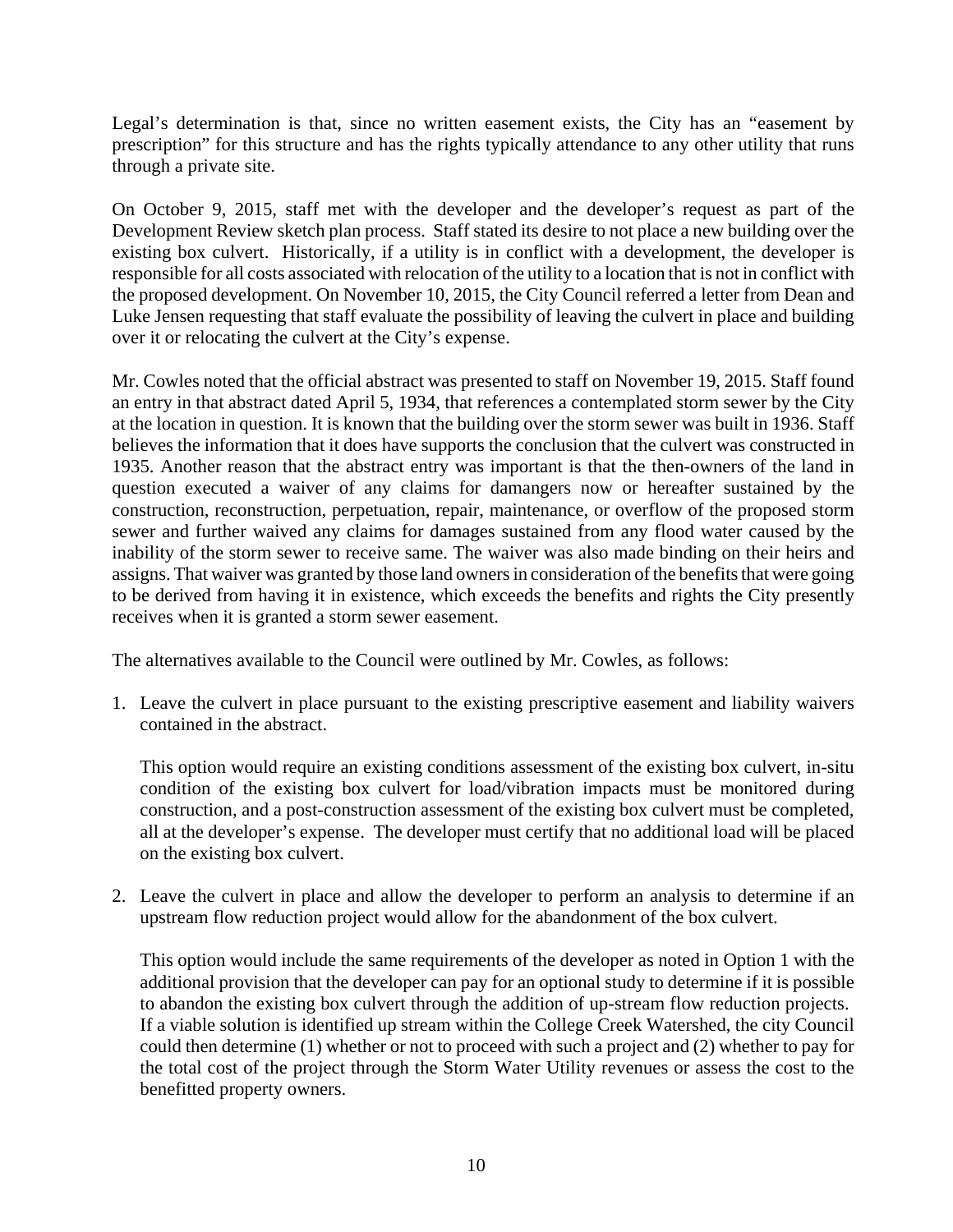3. Relocate the culvert (around this building only) at the Developer's expense.

This option is not a long-term solution as it does not address the remaining portion of the box culvert that exists under buildings at 2522 and 2518 Lincoln Way as well as the undeveloped property at 110 Hayward.

4. Relocate the culvert (around this building only) at the City's expense.

In this option, the box culvert would no longer be impacted by the footprint of the proposed structure. This would provide the opportunity to maintain the box culvert from outside the structure. However, the ability for the city to bear the cost of the relocation is in question as this is not currently programmed in the Capital Improvements Plan and funding would need to be determined. It was also noted that historically the relocation of utilities in conflict with a development are relocated at the developer's expense.

According to Mr. Cowles, redevelopment of the site would still require the developer to meet all of the Post Construction Storm Water Management Ordinance requires set forth in *Municipal Code* Section 5B, along with other DRC-related requirements.

Dean Jensen, 2519 Chamberlain, Ames, said that the developers believe that enhanced redevelopment of Campustown in this area will further enhance Campustown. He said that the developers would be supportive of analyzing the condition of the culvert. They will look closely at the relationship of this culvert to other properties. The developers are willing to pay for the analysis. The developers would be willing to further look at mitigation techniques, but do not want to be required to do so.

Moved by Goodman, seconded by Orazem, to approve Option 2: to leave the culvert in place and allow the developer to perform an analysis to determine if an upstream flow reduction project would allow for the abandonment of the box culvert; and add that the City hire the consultant. Vote on Motion: 6-0. Motion declared carried unanimously.

**EMERGENCY REPAIR OF UNIT NO. 8 EXPANSION JOINTS:** Electric Services Director Donald Kom explained that Power Plant staff members were in the process of accessing and security the siding (lagging skin) on the duct work on Unit No. 8 between the electrostatic precipitator and the air heater when it discovered the expansion joints were in bad shape. In fact, at least one is virtually non-existent. With the current condition of the expansion joints, unwanted outside air will be pulled through the failed leaking joints passing through the air heater and fan, which negatively will effect overall Plant performance and fan capacity. This must be fixed before test-firing of Unit No. 8 on natural gas.

Mr. Kom explained that Iowa Code Chapter 384.103(2) allows for a finding of necessity to institute emergency proceedings if it procures a certificate from a competent licensed professional engineer or registered architect not in the regular employ of the city certifying that emergency repairs are necessary. In that case, the governing body may contract for emergency repairs without holding a public hearing and advertising for bids. Black & Veatch Corporation has certified that emergency proceedings are necessary to avoid the risk of serious loss to the City.

According to Mr. Kom, two companies were contacted: Babcock & Wilcox and Frenzelit. The cost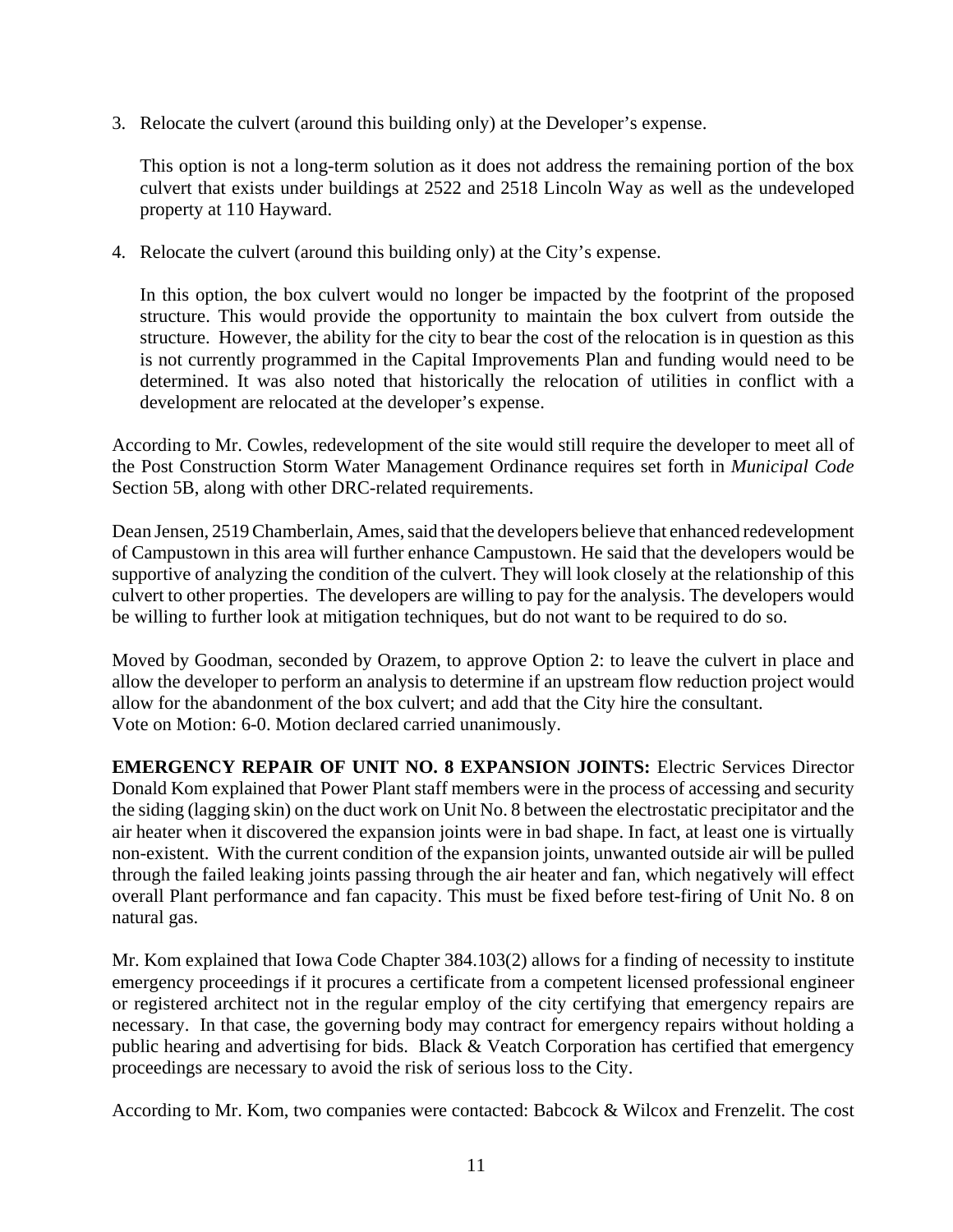comparison between the two companies were within 10% of each other; however, Babcock & Wilcox cannot meet the January testing schedule.

Regarding the expenditure, Mr. Kom advised that the Power Plant will be carrying forward \$1,500,300 of unspent maintenance funding from the approved FY 2014/15 Operating Budget into the FY 2015/16 Adjusted budget from which the contract will be funded. He noted that the City Council does not approve the FY 2015/16 Adjusted budget until March 2016, and approval of this contract is predicated on the approval of the FY 2015/16 Adjusted budget for the Power Plant.

Moved by Goodman, seconded by Gartin, to adopt RESOLUTION NO. 15-722 instituting emergency proceedings and authorizing staff to obtain informal bids and enter into contract. Roll Call Vote: 6-0. Resolution declared adopted unanimously, signed by the Mayor, and hereby made a portion of these Minutes.

Moved by Goodman, seconded by Gartin, to adopt RESOLUTION NO. 15-723 waiving the Purchasing Policy requirement for competitive bidding and awarding contract to Frenzelit of Lexington, North Carolina, in the amount of \$680,328, plus applicable sales taxes to be paid directly by City of Ames to State of Iowa.

Roll Call Vote: 6-0. Resolution declared adopted unanimously, signed by the Mayor, and hereby made a portion of these Minutes.

**CITY COUNCIL BUDGET GUIDELINES:** City Manager Schainker said that, near the beginning of each year's budget preparation cycle, he and Finance staff present City Council with a budget overview. The presentation's purpose is to: present the "big picture" of the coming year's budget, including factors that might impact Council's later decisions on the budget; share budget-related input and requests that have been received from local citizens and organizations;seek Council direction on select components of the budget, such as overall funding levels for human services and arts; and to receive any general funding or service level direction Council wishes to incorporate into the budget.

Finance Director Duane Pitcher said that the City's overall financial situation continues to remain relatively strong. For FY 16/17, improvement in retail sales and overall property valuation are expected to have a positive financial impact on the City budget. However, some of this positive impact will be offset by higher-than-average increases in health care and the impact of the property tax reform.

Road Use Tax from fuel sales is expected to exceed the budgeted revenues for the current year due to the increase in the Road Use Tax rate; the increased revenue will continue in future years.

Interest revenues for the City will likely show some improvement in FY 2016/17 as the Federal Reserve appears to be in the process of increasing short-term interest rates in the near future. Though that action will provide some additional revenue, rates for G.O. Bonds are likely to increase from the current very favorable levels.

Mr. Pitcher shared that the General Fund balance ended FY 14/15 better than budgeted with the General Fund balance at 37.4% of expenditures, up from 23.3% anticipated in the adopted budget. Around \$2.3 million of the approximately \$3.7 million in added fund balance is due to uncompleted projects which are being carried forward into the FY 2015/16 adjusted budget. Major projects carried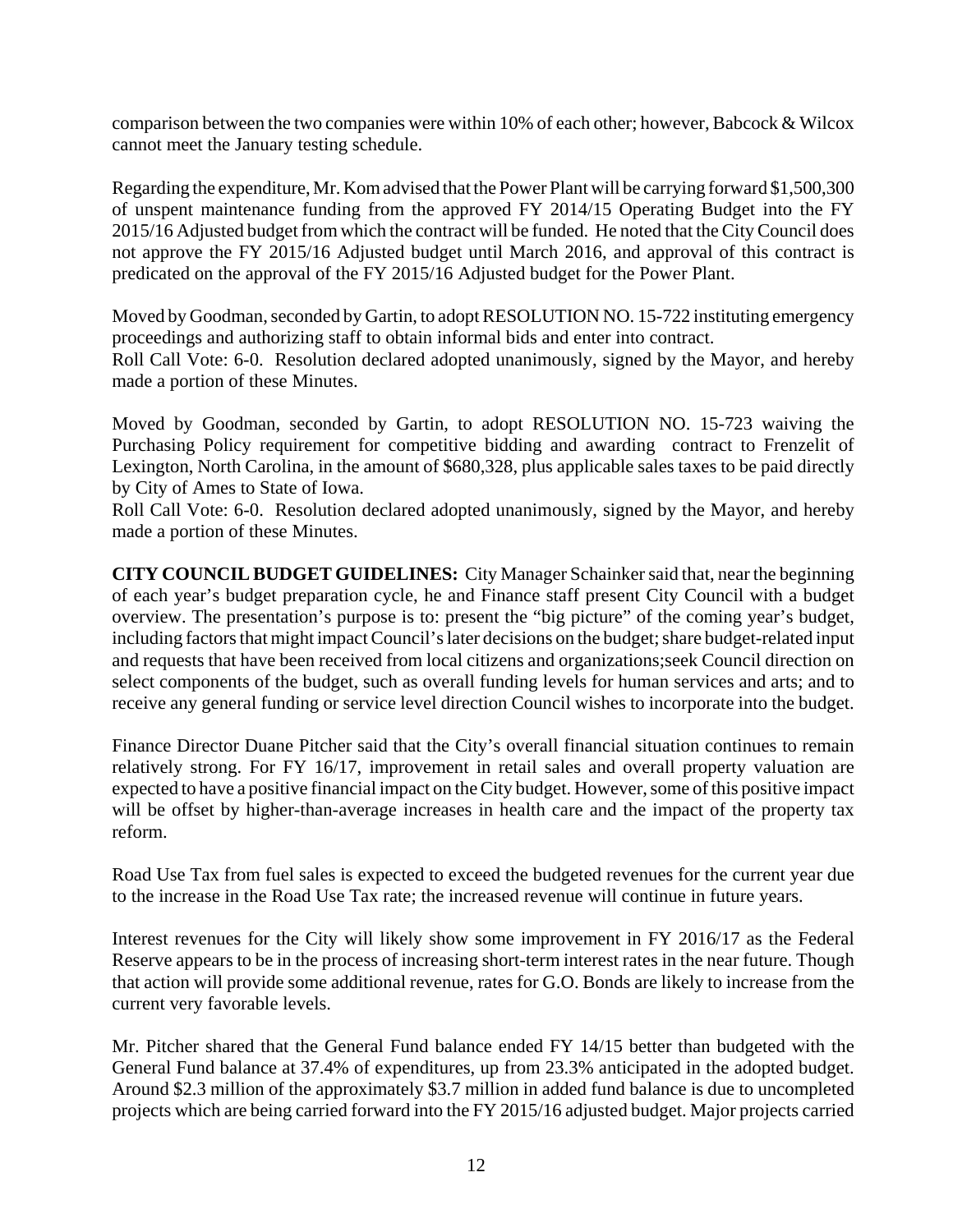over in the General Fund include improvements to the City Hall roof and parking lot, the completion of Phase 2 of the City Hall basement renovation project, brand marketing, the update to the Land Use Policy Plan, and the Emerald Ash Borer program. Of the remainder, large increases in two revenue sources account for approximately two thirds of the net \$1.4 million increase in the General Fund balance. Those are Building Permit revenue and Hotel/Motel Tax revenue. The remaining portion was the result of savings distributed across various programs funded through the General Fund. City Manager Schainker noted that the Council could decide to use some amount of the additional balance to subsidize operating costs and thereby reduce property tax levels in FY 16/17. He again warned, however, that that strategy would only lead to a larger increase the following year, since one-time monies would need to be replaced with a more permanent revenue source. He also stated that, in similar past situations, the Council had used those one-time increases in the available balance to fund one-time expenditures in the current year. Staff will develop a list of such recommended one-time uses as part of the Recommended Budget.

Finance Director Pitcher stated that there is good news in that improved investment returns and changes in funding plans for the Municipal Fire and Police Retirement System have resulted in a decrease in the City's pension contribution rate from 27.77% of covered wages to 25.92% for FY 2016/17. It is expected that the City contribution rate will fall slowly in the future.

Health Insurance. The Council was told by Mr. Pitcher that, due to the recent less-favorable claims experience and additional costs related to the Patient Protection and Affordable Care Act (PPACA), an 9% increase in health rates was necessitated in the FY 2015/16 budget. Based on recent claims experience, a 7% increase in health insurance rates is being built in for FY 2016/17. The status of the plan will be reviewed again in December.

Rollback. Finance Director Pitcher advised that, overall, modest increases in assessed property valuations are expected along with a slight decrease in the rollback rate. This will result in increased taxable valuation for residential property. Commercial and industrial property will continue to be taxed at 90% of value with state replacement tax frozen at the FY 2015/16 level. A new property classification will be implemented in FY 2016/17: multi-residential property formerly taxed at 90% of value will begin the first step of rollback to the residential rate and will be taxed at 86.25% of value with no state replacement tax; this will mean a loss to the City of approximately \$50,000 per year.

Long-Range Transportation Plan (LRTP). Public Works Director John Joiner advised that, as staff begins preparation of the 2016-2021 CIP, it is the City's intent to implement the LRTP by including the previously committed projects in the Plan as well as new short-term projects based on existing engineering data such as pavement condition, safety, and levels of service. Other important factors are responses from the Resident Satisfaction Survey and citizen input during LRTP development.

City Manager Schainker noted the motion made at the September 22, 2015, Council meeting by Council Member Goodman to get information on four projects, as requested by the Ames Bicycle Coalition. Those projects were: (1) Ontario improvements, (2) three intersection improvement categories, (3) two single block categories, and (4) Worrel Creek Trail project. It was later found that Items No. 1, 2, and 4 referenced projects are shown in the 2040 LRTP. Item No. 3 referenced one block extensions of existing shared use paths in two different locations. He also advised that certain bicycle/pedestrian projects that have been categorized in the LRTP beyond the short-term period could still be included in the Recommended CIP. Those projects might be accelerated to accomplish network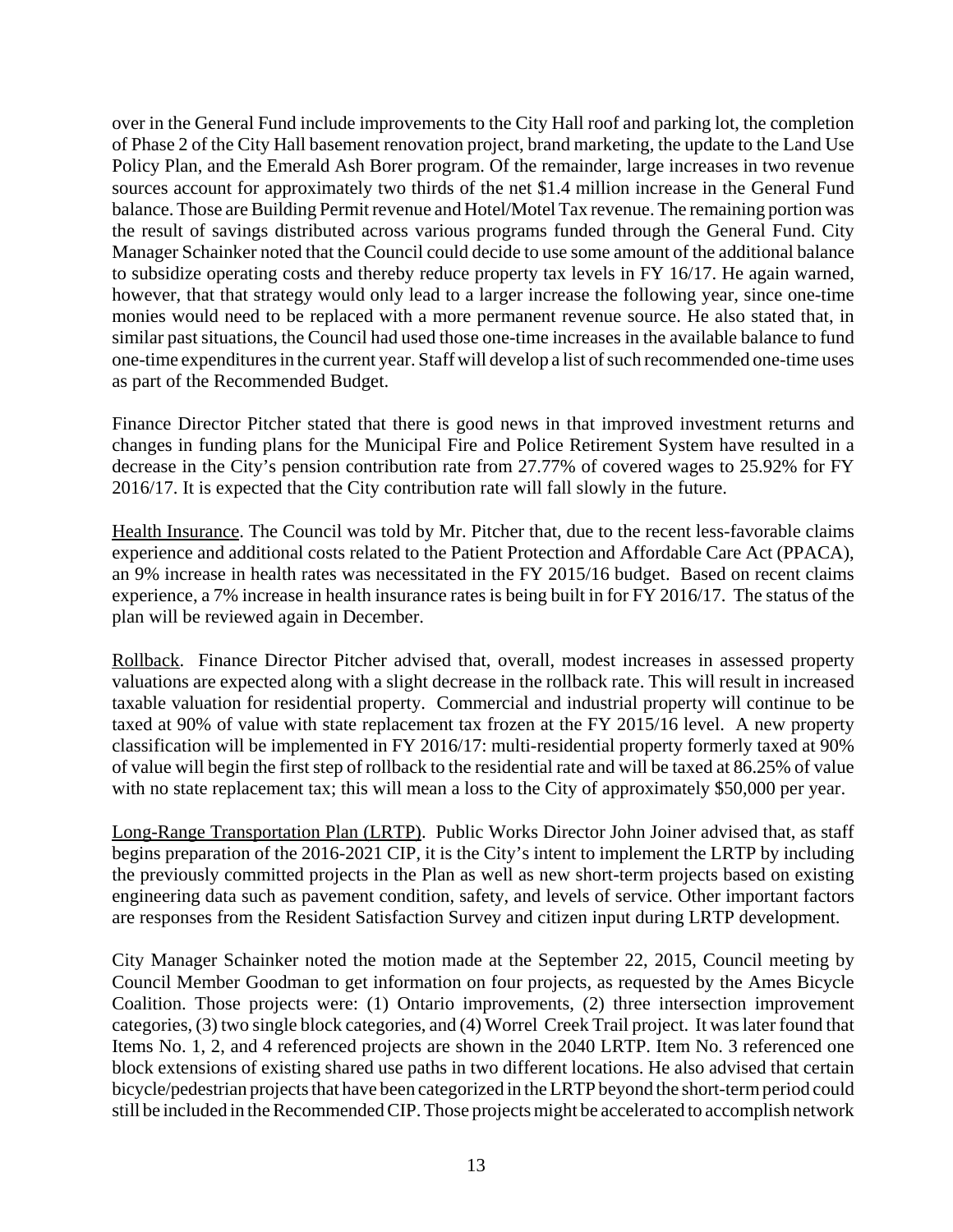connectivity or coordination with previously programmed roadway projects.

Grand Avenue Extension Project. Council Member Gartin asked about the possibility of using part of the General Fund balance towards the Grand Avenue Extension project. City Manager Schainker pointed out that this Project is being done and noted the schedule. Construction could begin in Summer/Fall 2017 and be completed by Summer 2019.

East Industrial Area Utility Extension. City Manager Schainker pointed out that water and sewer rates were raised in FY 2014/15 to generate revenue to pay for extending a water line and a sanitary sewer line along Lincoln Way eastward all the way to  $590<sup>th</sup>$  Street to facilitate additional industrial development. The City Council included a \$2,000,000 project in the CIP to extend a sanitary sewer line just east of Interstate 35. With that section in place, it was believed that the City could respond more quickly to any proposed development to the east.

According to Mr. Schainker, during the past year, staff has been engaged in negotiations with the Central Iowa Water Association to buy out its service territory. It is hoped that an agreement can be reached in the next month. In addition, the Ames Economic Development Commission has been contacting property owners in the Eastern Industrial Growth Area to gauge their support for annextion of their properties.

Mr. Schainker noted that the City Council had received a letter from the AEDC requesting that the City Council include in the CIP the total project, which includes the extension of both water and sewer lines to 590<sup>th</sup> Street. A decision by the City Council will help the staff in preparation of the CIP.

Storm Water Utility Fees. City Manager Schainker stated that, as developed areas within the City continue to expand, staff has received an increasing number of requests to deal with storm water issues. Last year, staff informed the City council that two \$.25/month fee increases would be needed over the next five years to finance the Storm Water Utility. In identifying the storm water projects for the upcoming CIP, it is now apparent that the two projected fee increases will not be sufficient to cover operating and capital improvement costs in this Utility over the next five years. Mr. Schainker referenced the four strategies that had been identified for dealing with the projected shortfall. He said that since the monthly fee has not been increased since 2013 and no other utility rate increase is scheduled for FY 2016/17, it might be an appropriate time to consider an increase in the Storm Water Utility monthly fee, perhaps by as much as an additional \$1.00/month for the Tier 1 properties.

Local Option Sales Tax. Finance Director Pitcher advised, that for the current year, local option sales tax receipts are expected to be \$7,831,295, up \$346,690 or 4.6% from the adopted budget. The adjustment payment reflects an underestimate of local option sales tax revenue by the Iowa Department of Revenue and Finance for FY 2014/15.

City Manager Schainker requested Council direction on funding levels for ASSET and COTA, as well as total funding direction for other outside organizations.

ASSET. Management Analyst Brian Phillips advised that for FY 2016/17, City ASSET funds being requested by agencies totals \$1,359,822, which is an increase of \$147,447 or 12% over the current FY 2015/16 contracted services of \$1,212,375. Mr. Phillips summarized the requests of the City by ASSET Panel, as follows: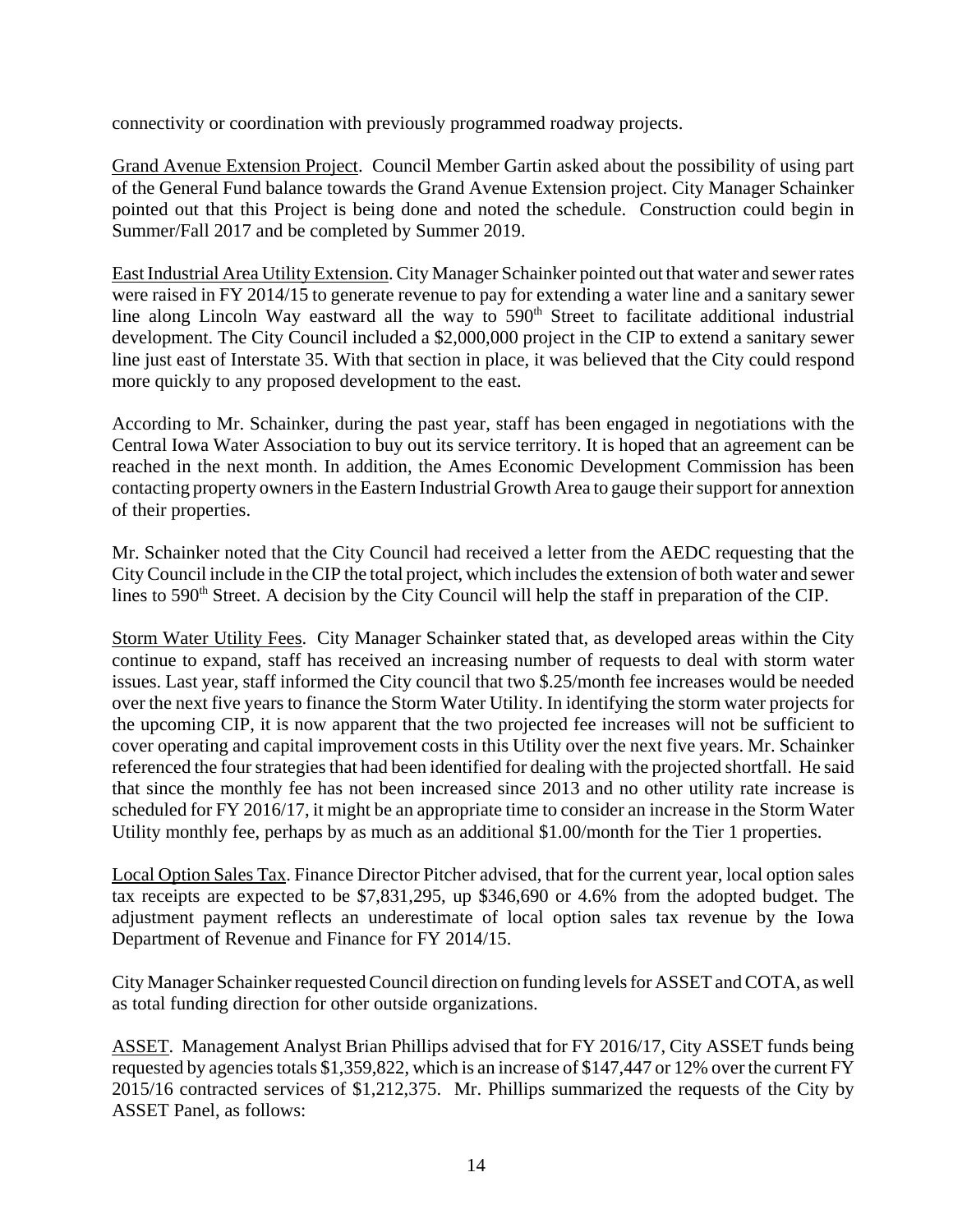Panel 1 - Health Services (mental health and substance abuse services). Requests for services in this Panel total \$276,024, which is a 25.2% increase from the FY 2015/16 contracted total. This is the largest percentage increase of the four panels. This increase is primarily attributable to two services: (1) MICA - from \$27,750 to \$52,608. (2) Eyerly Ball has requested \$55,000 for mental health crisis services, an increase of \$18,022 from the current contract amount. Council Member Orazem pointed out that Eyerly Ball did not request any funding for a couple years when it first became an agency under ASSET.

Panel 2 - Basic Needs Services (shelter, food, disaster services, transportation, and bill payer programs). Requests for services total \$529,372, which is a 10.9% increase from the FY 2015/16 contracted total. The increases are spread across a variety of services. Mr. Phillips noted that this is the City's No. 1 Priority Area.

Panel 3 - Children's Services. Requests in this Panel total \$357,128, which is an 8% increase from FY 2015/16. Child care services have increased approximately \$10,000 over the current contracted amount, or 6%. Youth and Shelter Services have requested city funds in two programs which did not receive City funds in FY 2015/16.

Panel 4 - Prevention/Support Services. Request for services total \$197,298, which is a 7.3% increase from the FY 2015/16 contracted total.

Discussion ensued as to the amount of detail being provided to the Council pertaining to the needs of the agencies. Council Member Gartin recalled that the Council had previously wanted to know how many persons asking for services are being turned away from the ASSET-funded agencies. Council members concurred that that information was crucial in order for the Council to make good decisions.

Council Member Corrieri noted that that question was added to the application. Mr. Phillips said he would provide the data to the Council if that line has been filled out on the application by the agencies.

Council Member Gartin noted that one of the things that was brought up last year is the question as to whom is being served and whether they are from Ames. He asked Mr. Phillips if that information was provided. Mr. Phillips said he would check on that. Council Member Gartin specifically made the request for that information to be provided to the Council.

Moved by Gartin, seconded by Corrieri, to continue the discussion on the amount of ASSET funding until the December 8, 2015, Council meeting. Vote on Motion: 6-0. Motion declared carried unanimously.

Moved by Goodman, seconded by Gartin, to request staff to look into developing some sort of grant program to utilize Local Option that could be implemented in the following budget year (FY 2017/18) with the first piece being that staff reach out to human service agencies. Vote on Motion: 6-0. Motion declared carried unanimously.

COTA. Management Analyst Phillips stated that the Commission on the Arts (COTA) allocation for FY 15/16 is \$148,733, which is 3% higher than the \$144,401 allocated in FY 14/15. For FY 16/17 COTA organizations have requested funding in the amount of \$183,571 (excluding special Spring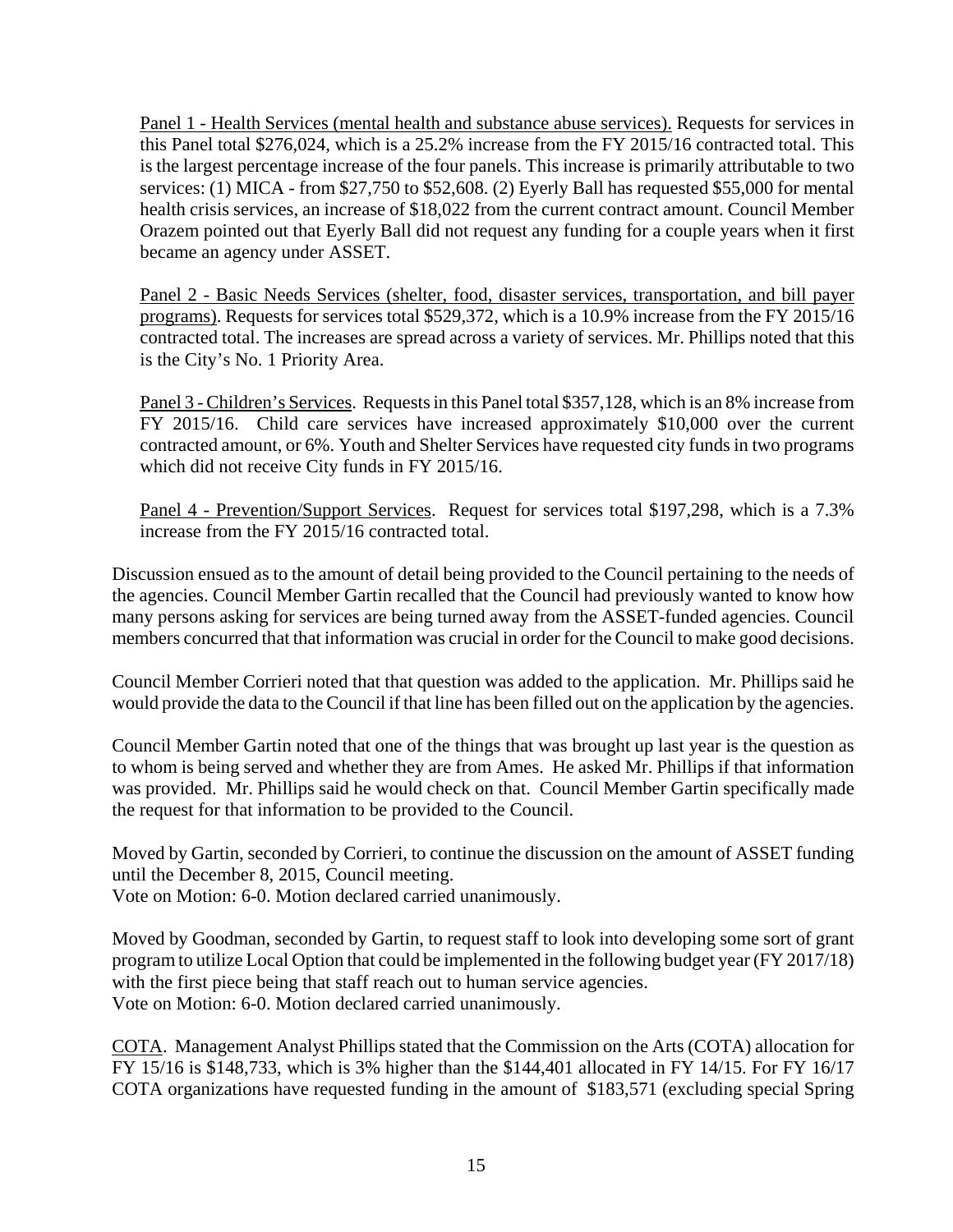and Fall Grants). This is a 23% (\$34,838) increase over the FY 15/16 appropriation. No new groups have applied for COTA funds for FY 16/17.

Moved by Goodman, seconded by Orazem, to increase COTA's allocation by 5%. Vote on Motion: 6-0. Motion declared carried unanimously.

Outside Funding Requests. Management Analyst Phillips referenced the changes to the Ames Fall Grant Program process. The total amount allocated for Outside Funding Requests in FY 2015/16 was \$130,680. The total 2016/17 request is \$165,300, which is a 26.5% increase over the 2015/16 total.

The Council's attention was brought to the table listing the requests. Mr. Phillips noted that the Main Street Cultural District (MSCD) made a one-time request of \$20,000 for holiday lighting in the Downtown.

Moved by Goodman, seconded by Betcher, to increase the allocation by 5%.

Council Member Gartin said that he would not be opposed to increase the funding by 26.5%, which is the total amount being requested.

Vote on Motion: 3-3. Voting aye: Betcher, Corrieri, Goodman.

Moved by Gartin to fund the 26.5% increase. Motion failed for lack of a second.

Moved by Goodman, seconded by Orazem, to increase the allocation by 10%. Vote on Motion: 6-0. Motion declared carried unanimously.

**ORDINANCE REVISING CHAPTER 23 PERTAINING TO BICYCLE PLANS AND BIKEWAYS:** Moved by Goodman, seconded by Gartin, to pass on first reading an ordinance revising Chapter 23 pertaining to Bicycle Plans and Bikeways. Roll Call Vote: 6-0. Motion declared carried unanimously.

**ORDINANCE REVISING SIDE SETBACKS FOR S-HM (HOSPITAL-MEDICAL) ZONED PARCELS ON THE WEST SIDE OF DUFF AVENUE:** Moved by Orazem, seconded by Nelson, to pass on second reading an ordinance revising side setbacks for S-HM (Hospital-Medical) zoned parcels on the west side of Duff Avenue.

Roll Call Vote: 6-0. Motion declared carried unanimously.

**ORDINANCE PERTAINING TO SOLAR ENERGY SYSTEMS REGULATIONS:** Moved by Nelson, seconded by Betcher, to pass on second reading an ordinance pertaining to solar energy systems regulations.

Roll Call Vote: 6-0. Motion declared carried unanimously.

## **ORDINANCE REZONING, WITH MASTER PLAN, PROPERTY AT 601 AND 705 DOTSON**

**DRIVE:** Moved by Goodman, seconded by Nelson, to pass on third reading and adopt ORDINANCE NO. 4234 rezoning, with Master Plan, property at 601 and 705 Dotson Drive from Government-Airport (S-GA) to Floating Suburban Residential Low Density (FS-RL).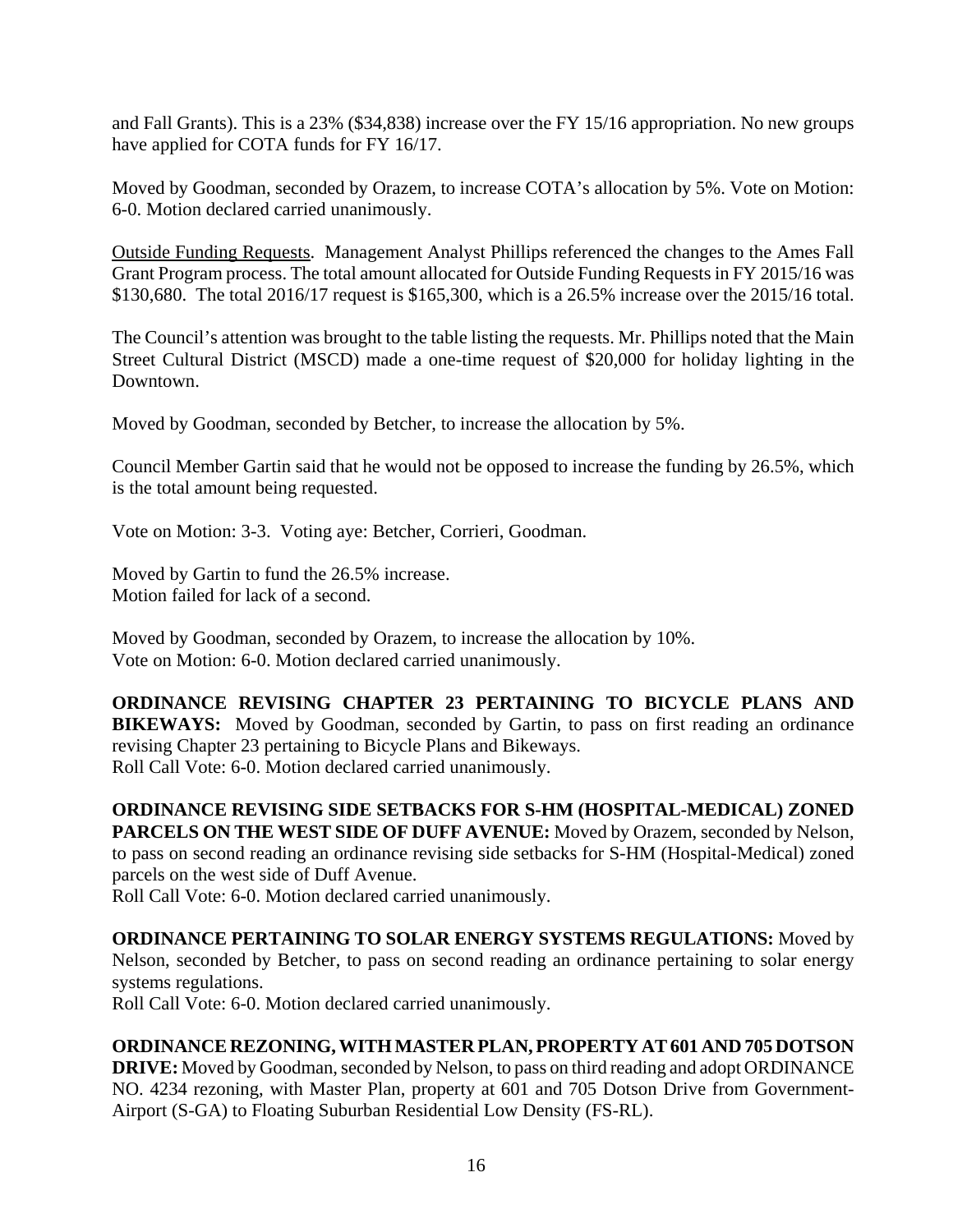Roll Call Vote: 6-0. Ordinance declared adopted unanimously, signed by the Mayor, and hereby made a portion of these Minutes.

**COUNCIL COMMENTS:** Moved by Orazem, seconded by Gartin, to refer to staff for a memo the letter from Dan Culhane, President of the Ames Economic Development Commission, dated November 16, 2015, requesting the City to extend a Right-of-Notification to those interested in investing in the Airport at a level of \$50,000 or more.

It was clarified by City Manager Schainker that the Right-of-Notification would allow for any investors at \$50,000 or more to be notified when space in the new hangar was available for lease.

Vote on Motion: 5-0-1, Voting aye: Betcher, Corrieri, Gartin, Goodman, Orazem. Voting nay: None. Abstaining due to a possible conflict of interest: Nelson. Motion declared carried.

Moved by Goodman, seconded by Gartin, requesting that staff reach out to human service agencies and the faith-based community to gauge interest in whether they are willing to participate in accepting Syrian refugees if the City is asked to do so. Mayor Campbell suggested that the Council be allowed to think about that motion. She felt it would require a great deal of staff time to make those contacts. Council Member Gartin shared that he had had a conversation about this with Alan Kamp from the Iowa League of Cities. Mr. Kamp's recommendation was to wait to see what happens at the state level.

Motion withdrawn.

Moved by Betcher, seconded by Gartin, to refer an email from Leadership Ames about creating an ADA actuators grant program. City Manager Schainker noted that there is an established process, and the application deadline has passed. Ms. Betcher asked what action should be taken. City Manager Schainker said he would contact the group to explain the process.

The phone connection with Council Member Corrieri was lost.

Mayor Campbell noted that McFarland Clinic had requested that the Council suspend the rules and adopt the ordinance revising side setbacks for S-HM (Hospital-Medical) zoned parcels on the west side of Duff Avenue.

Moved by Betcher, seconded by Gartin, to suspend the rules necessary for the adoption of an ordinance.

Roll Call Vote: 5-0. Motion declared carried unanimously.

Moved Betcher, seconded by Goodman, to pass on third reading and adopt ORDINANCE NO. 4235 revising side setbacks for S-HM (Hospital-Medical) zoned parcels on the west side of Duff Avenue. Roll Call Vote: 5-0. Ordinance declared adopted unanimously, signed by the Mayor, and hereby made a portion of these Minutes.

**ADJOURNMENT:** Moved by Goodman to adjourn the meeting at 10:33 p.m.